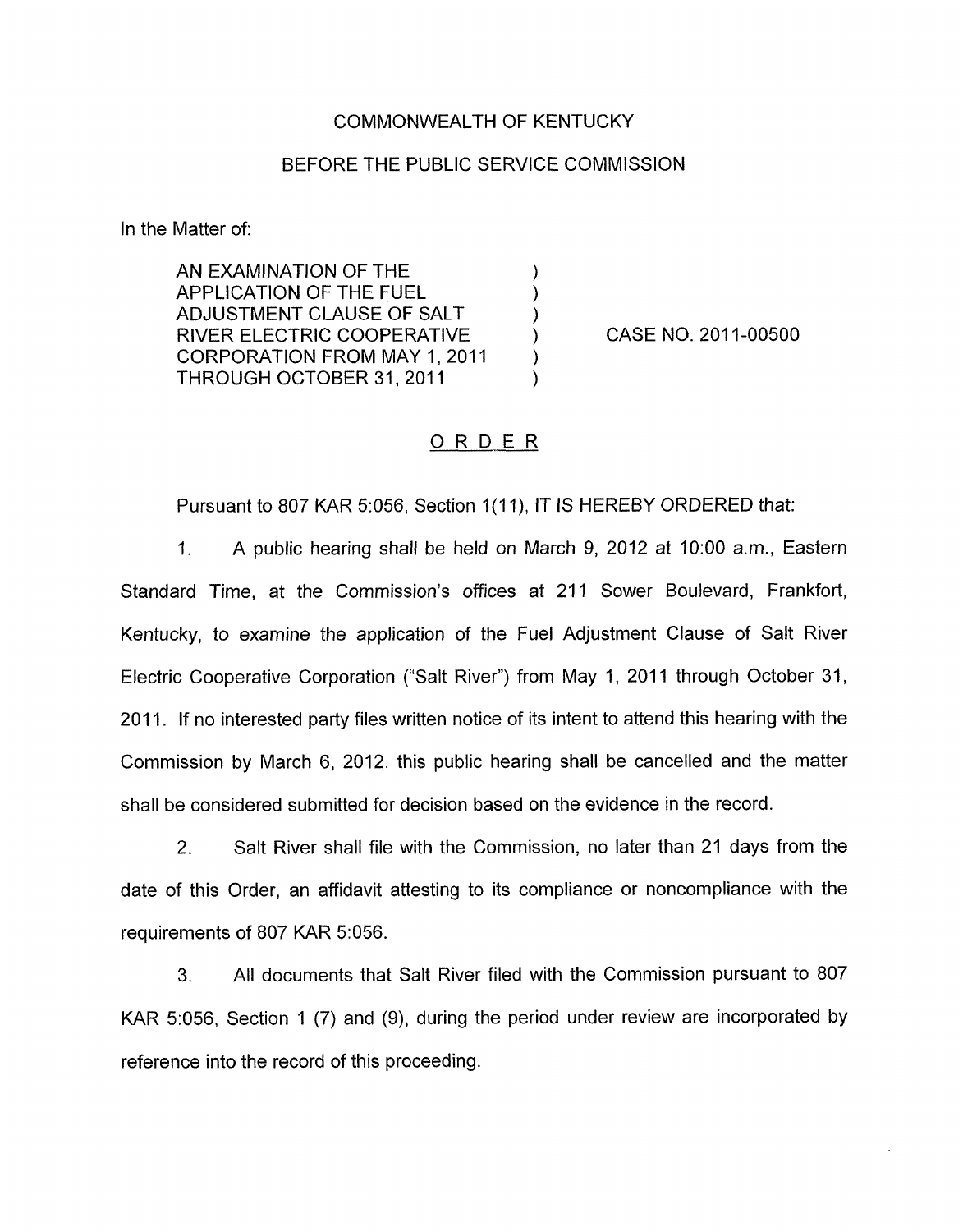4. Salt River shall publish the following notice no less than seven days or more than 21 days prior to the public hearing in a newspaper of general circulation in its service areas or in a trade publication or newsletter going to all customers. Salt River shall also file an Affidavit of Publication of Hearing Notice with the Commission no later than March 6, 2012.

> A public hearing will be held on Friday, March 9, 2012, at 1O:OO a.m., Eastern Standard Time, at the offices of the Kentucky Public Service Commission, 211 Sower Boulevard, Frankfort, Kentucky, to examine the application of the Fuel Adjustment Clause of Salt River Electric Cooperative Corporation for the period May 1, 2011 through October 31,<br>2011. Individuals interested in attending this hearing shall notify the Public Service Commission in writing of their intent to attend no later than March 6, 2012. If no notices of intent to attend are received by that date, this hearing will be cancelled and the matter shall be considered submitted for decision based on the evidence in the record. Written notice of intent to attend this hearing should be sent to: Executive Director, Kentucky Public Service Commission, P.O. Box 615, Frankfort, Kentucky 40602.

*5.* The official record of the proceeding shall be by video only.

By the Commission



**ATTEST** 'eVDirector